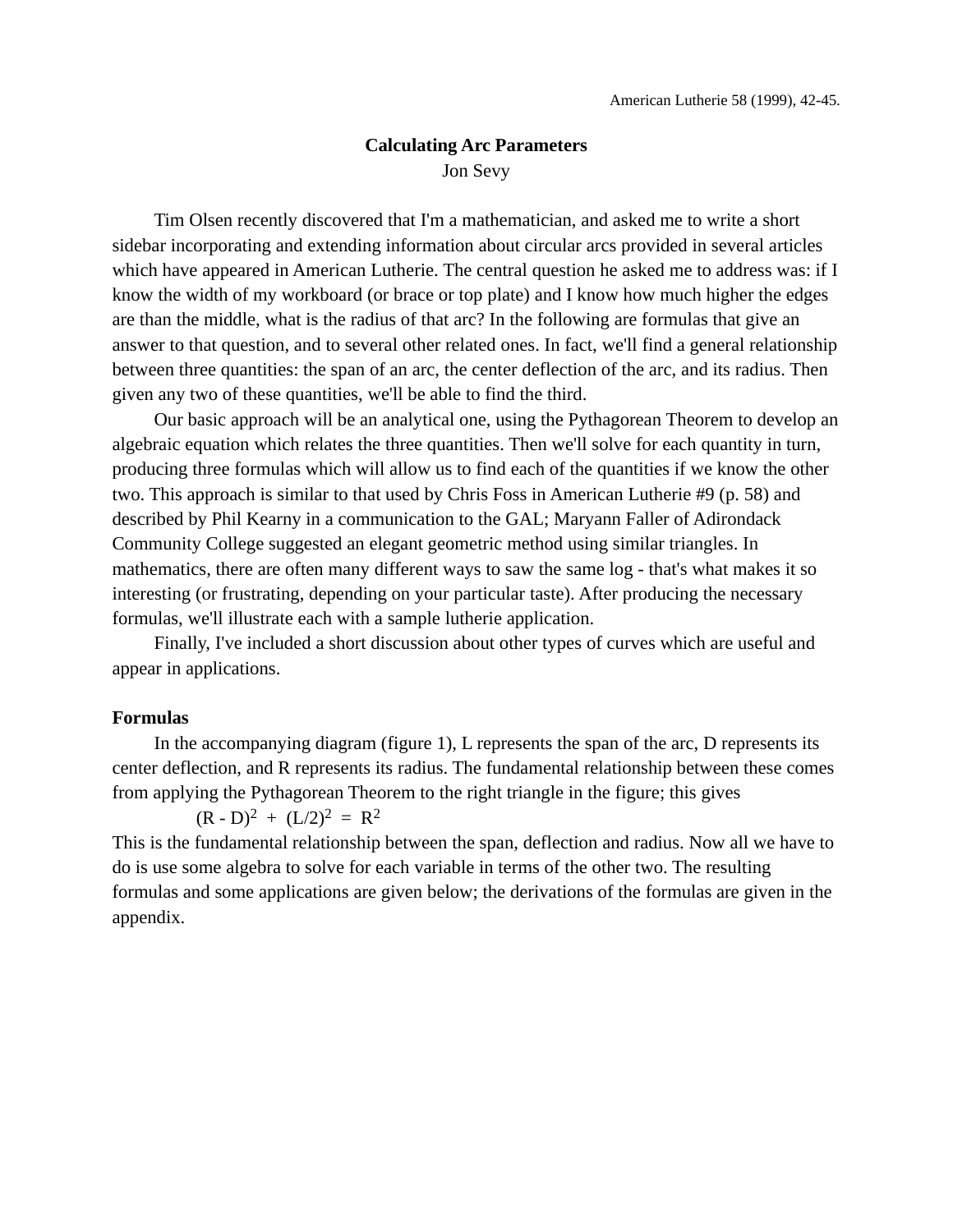

Figure 1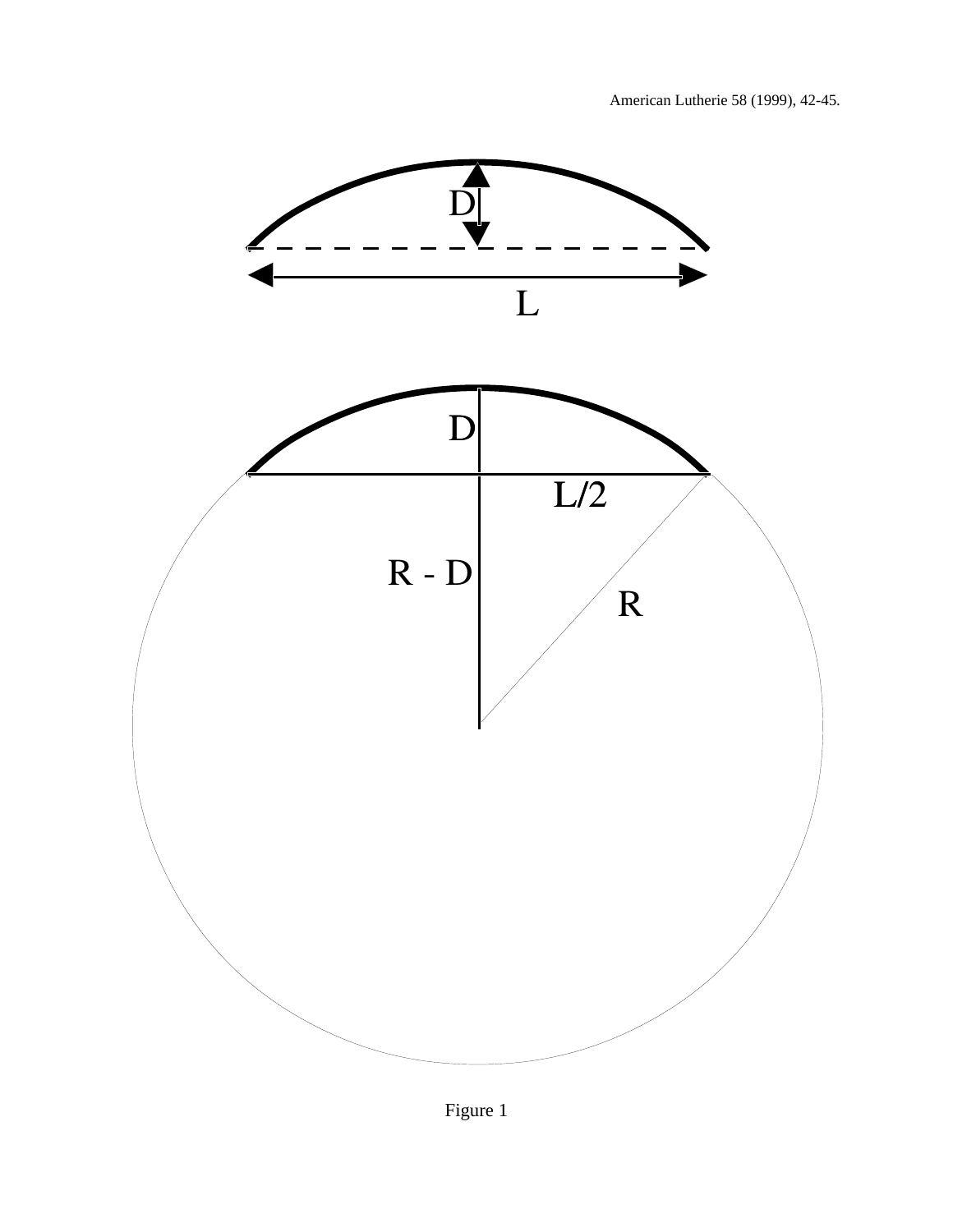**Solving for R in terms of D and L:**

Result:

$$
R = \frac{D^2 + (L/2)^2}{2 D}
$$

Application: In their book Guitarmaking, Tradition and Technology, Bill Cumpiano and Jon Natelson specify that the arching for the back braces for the the steel-string guitar being built should have a 1/4" center deflection (they call it an offset) in a 16" span (p. 150); the radius that this corresponds to can be calculated using the above formula. Here,  $D = .25$ " and  $L = 16$ ", giving  $L/2 = 8$ " and thus

$$
R = \frac{(.25)^{2} + (8)^{2}}{2 \cdot (.25)} = \frac{.0625 + 64}{.5} = \frac{64.0625}{.5} = 128.125
$$
 inches,

or the radius is  $R = 10$  ft. 8 in. (ignoring the last .125 inch).

### A Handy Approximation

If the center deflection D is much smaller than the span L, the  $D^2$  term in the formula above will be insignificant compared to the  $(L/2)^2$  term, and can be neglected; this leads to a simplified version of the formula:

If L is at least 20 times as large as D, then the radius is given approximately by

$$
R = \frac{L^2}{8 D} ,
$$

and the approximation will be good to within 1% of the true radius.

If we use this simpler formula on the example above, it gives

$$
R = \frac{16^2}{8 \cdot (0.25)} = \frac{256}{2} = 128
$$
 inches,

which is plenty close enough to the exact value of 128.125 inches found above.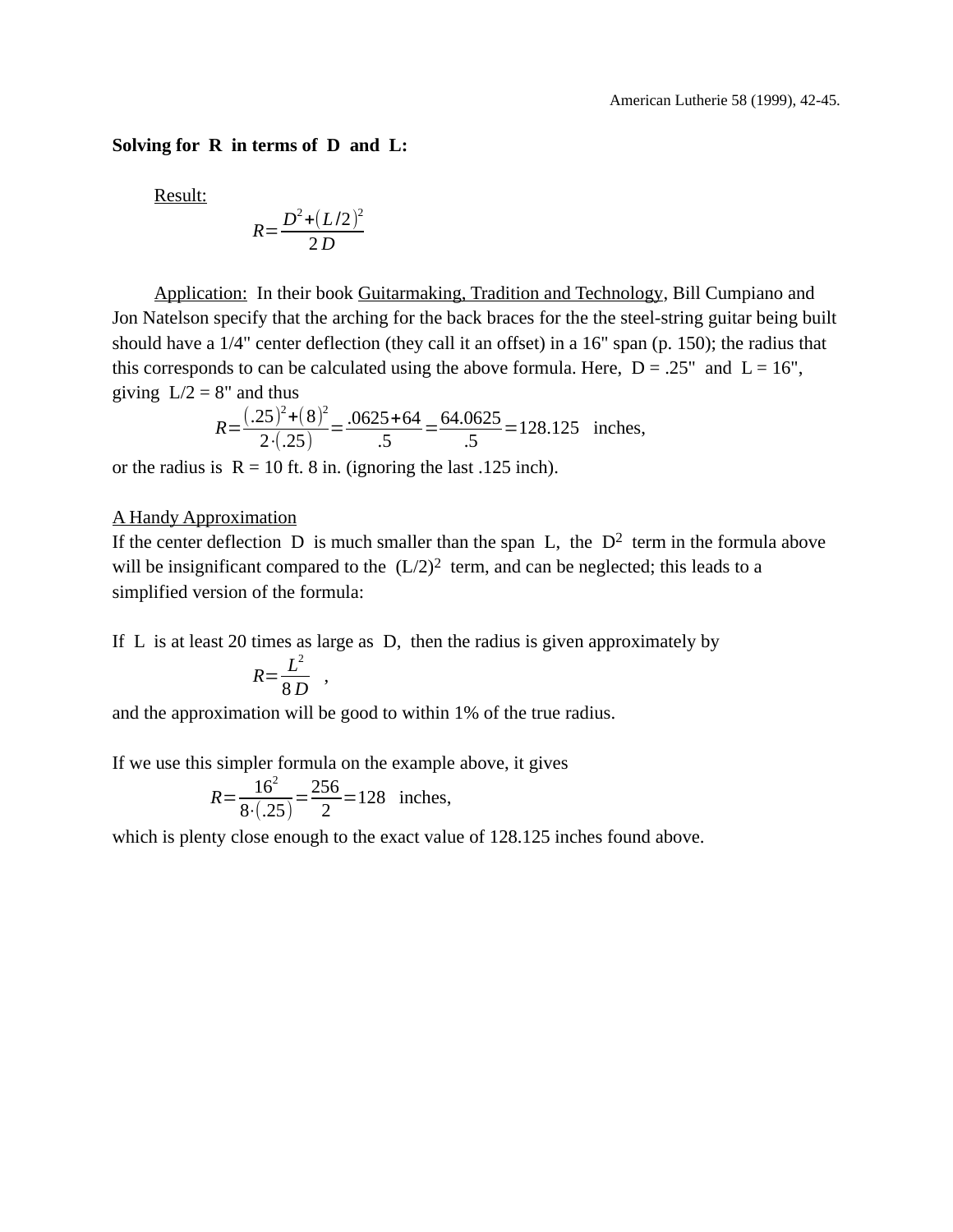## **Solving for D in terms of R and L:**

Result:

$$
D = R - \sqrt{(R^2 - (L/2)^2)}
$$

Application: In his book The Steel String Guitar: Construction and Repair, David Russell Young specifies that the braces for the top of the guitar be arched with a 25 foot radius. Suppose we want to make a template to use to check the arching of the top and scribe the arch onto the sides of the braces; if the template will be 24" long, how much higher should the center be than the ends?

Here, we know the radius  $R = 25 * 12 = 300$  inches, and the span is  $L = 24$  inches; note that it's important to use the same units for all of the quantities in the formula (don't mix inches and feet, or centimeters and meters). Then the above formula will give us the needed deflection D:

$$
D=300-\sqrt{(300^2-(24/2)^2)}=300-\sqrt{(300^2-12^2)}=300-\sqrt{(90000-144)} \text{ , i.e.,}
$$
  

$$
D=300-\sqrt{(89856)}=300-299.7599=.2401,
$$

or  $D = .24$  inches.

Thus the deflection would be very nearly 1/4" for this span of 24", i.e., the braces should be 1/4" higher in the middle than at the ends.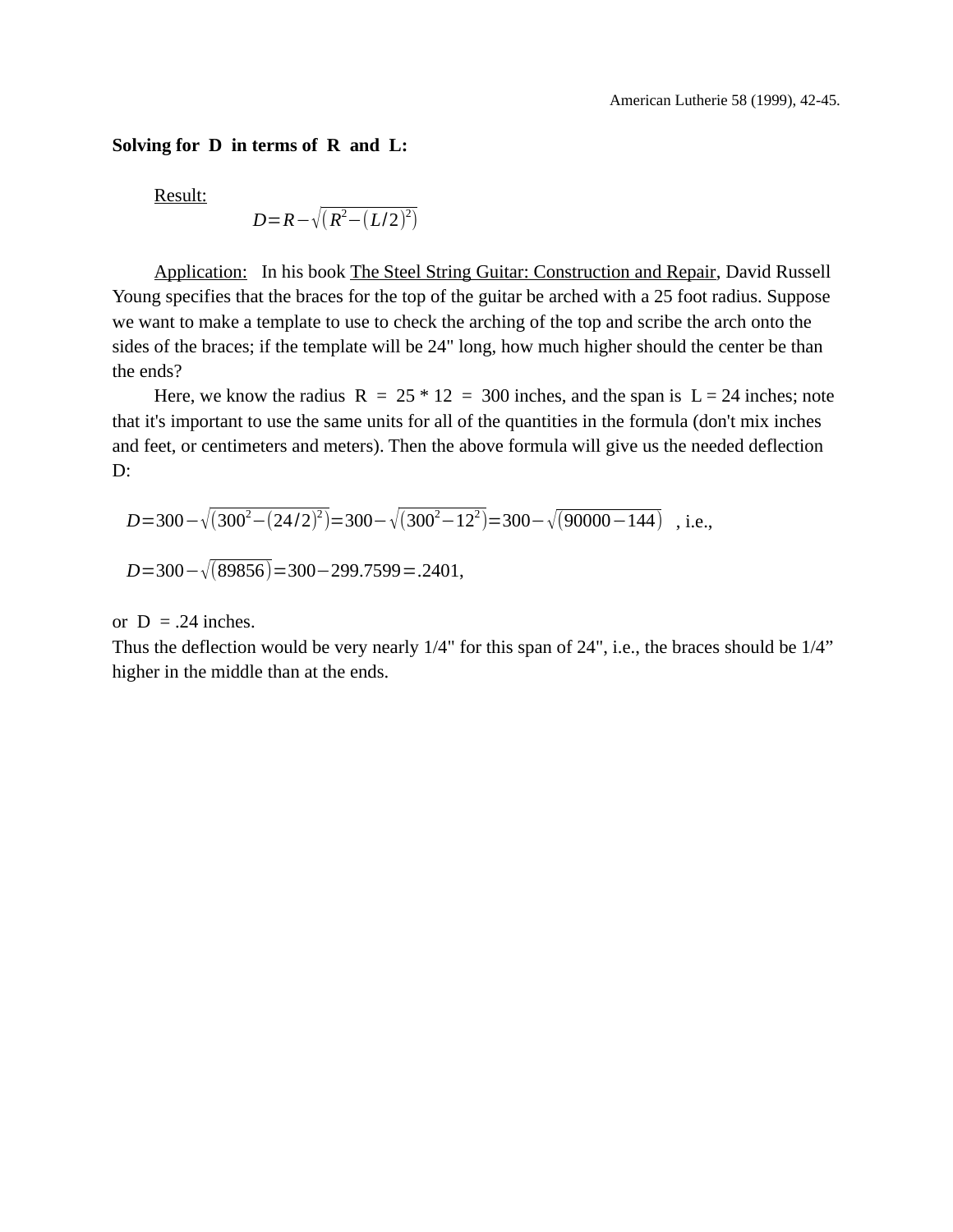#### **Solving for L in terms of R and D:**

Result:

$$
L=2\cdot\sqrt{(2\cdot R\cdot D-D^2)}
$$

Application: I made a fingerboard radius block to put a 10"-radius crown on my fretboards. To construct it, I laminated several layers of thin plywood, spreading glue on the mating faces and then clamping them into the appropriate arch until the glue dried. To get the correct arch, I placed two 1/4" dowels on my workbench, several inches apart and parallel, laid the plywood-glue sandwich on top, and then clamped the plies down to the workbench surface with a caul halfway between the two support dowels. Thus the plies took on an arch that had a center deflection of 1/4"; but I needed to know how far apart the dowels on the workbench should be placed to get the desired 10" radius. This amounted to solving for the span L in an arc when the deflection and radius were known. Thus I knew  $R = 10$  inches and  $D = .25$  inches; the formula above gave me the span L:

*L*=2⋅√(2(10)(.25)−(.25)<sup>2</sup>)=2⋅√(5−.0625)=2⋅(2.222)=4.444

or  $L = 4.44$  inches. Thus I placed the dowels  $4 \frac{1}{2}$  apart on the workbench. (I just wanted a radius of approximately 10"; thus I didn't worry about the difference between 4.44" and 4.5". The previous formulas indicate that if the span is 4.5" and the center deflection is .25", then the actual radius comes out to be 10.25", which was close enough for me. In fact, this gives the radius of the outside of the sanding block (the convex surface); I'd be using the inside (concave) face to crown the fretboard. Since the thickness of the block was 3/4", the actual crown radius I obtained was  $10.25" - .75" = 9.5"$ ; again, this was fine for me.



Figure 2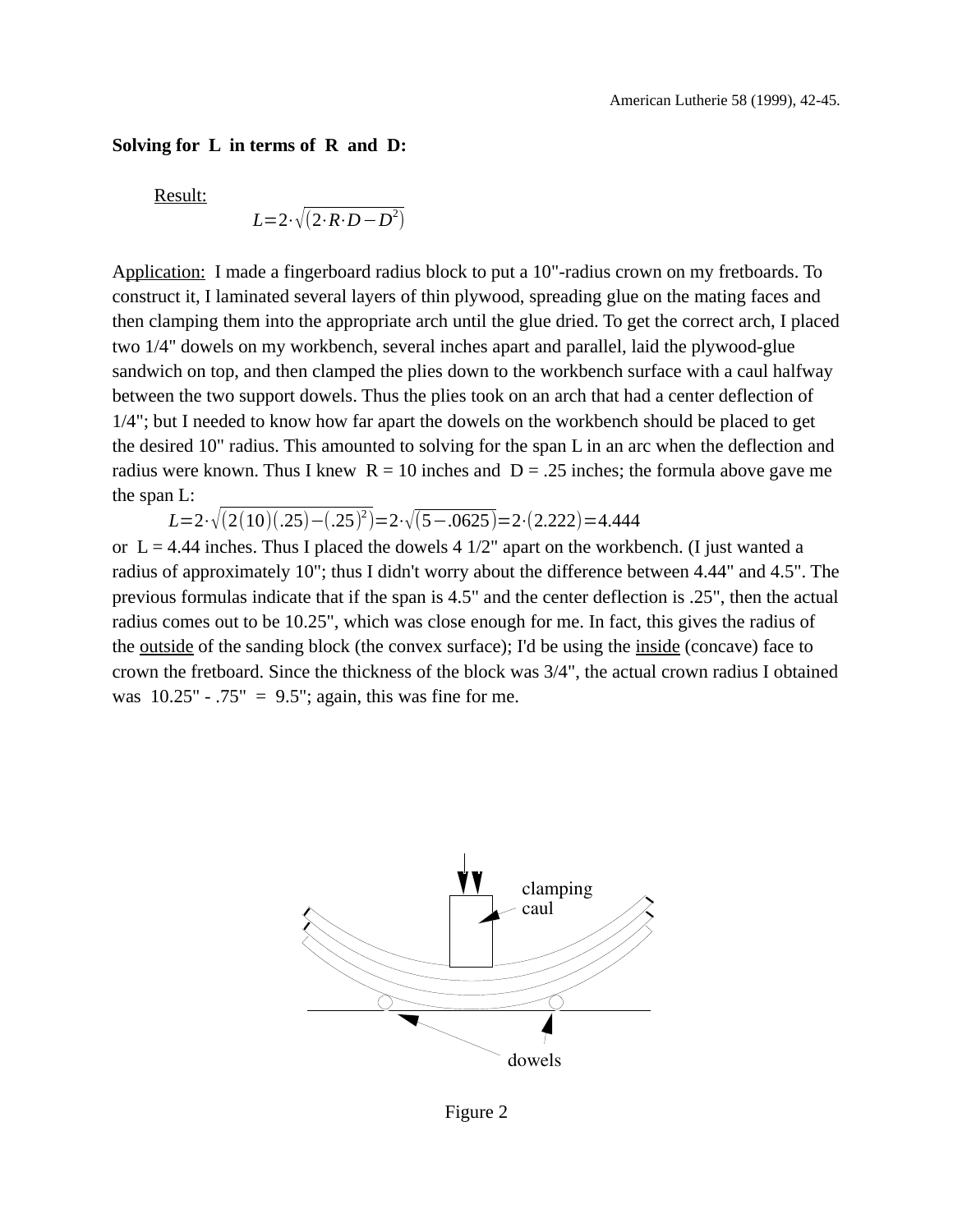## **Sketching Arcs**

A convenient and simply made device for sketching an arc of a circle with a large radius, which incidentally uses the span and center deflection of the arc, is the "long compass". This device consists of two boards nailed together to form a slight angle, and held against two brads hammered into the workpiece. A pencil is then placed in the vertex; as the assembly is slid along the brads, the pencil traces out a circular arc (figure 3). The above device, or a variation on this theme, has been described a number of times in the woodworking and lutherie literature. For descriptions, see the GAL publication Lutherie Tools (p. 90), or Fine Woodworking, issues 28 (p. 14), 57 (p. 8), and 59 (p. 4).

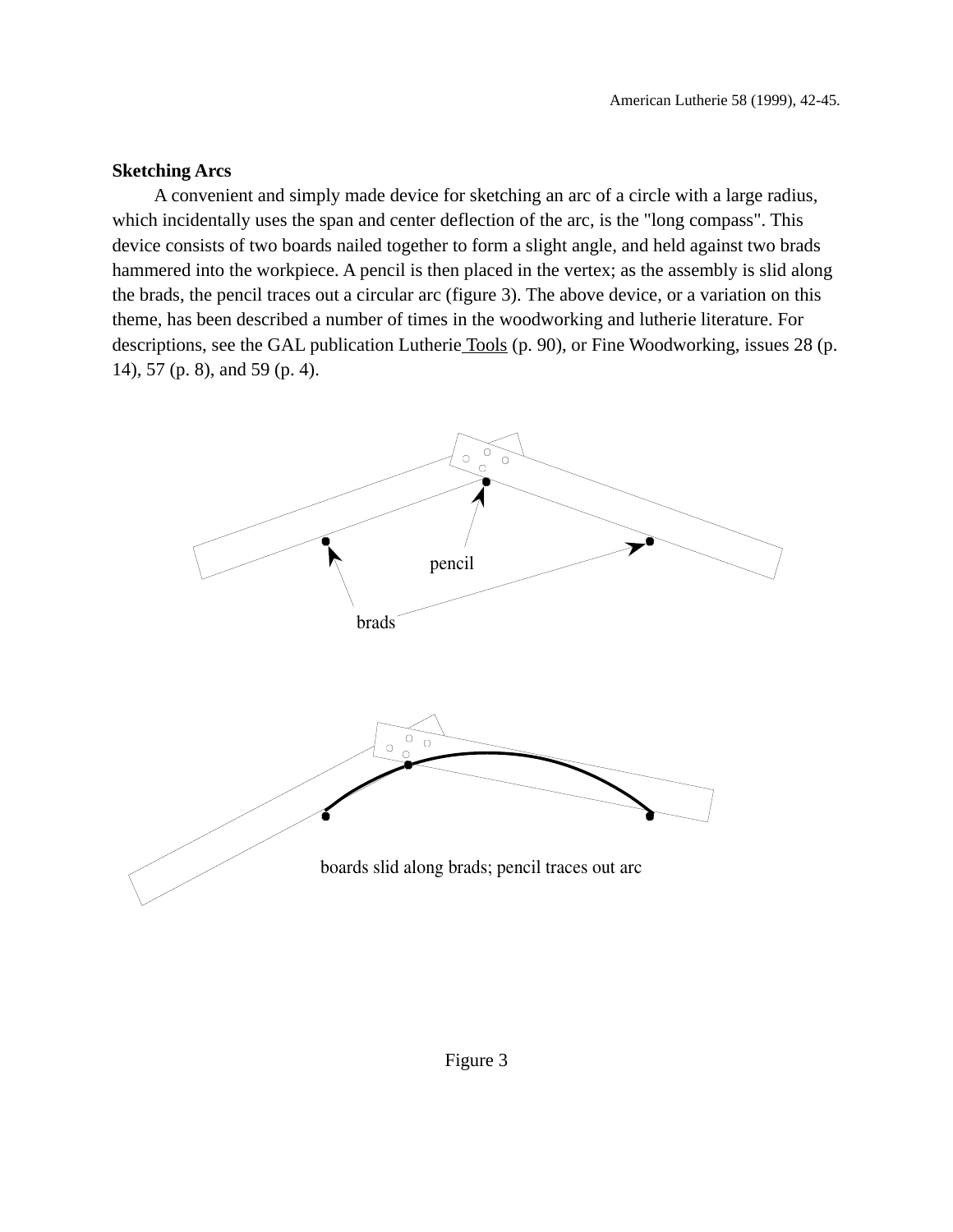#### **Other Curves in Lutherie**

The above gives a luthier tools to use to calculate the parameters of any desired circular arc. However, there are other curves that arise naturally that can be very useful in lutherie. First, while the "long compass" mentioned above is a great tool for sketching an arc of a circle with large radius, it requires hammering a couple of brads into the piece being marked for the compass to ride on. This suggests an even easier method for sketching the arc: put a thin, narrow piece of wood against the brads, flex it so it passes through the desired center point of the arc, and run a pencil along it to sketch a smooth curve that passes through all three points. This method has in fact been used for centuries; the thin piece of wood used is called a draftsman's spline, and the resulting smooth curve is called a spline curve. In fact, by hammering in a number of brads at desired spots, this method can be used to create smooth serpentine curves that pass through any specified number of points. So why not use the spline to sketch our circular arc? Well, the problem is that pieces of wood (and other materials) don't bend in circular arcs when they're deflected: the curve sketched will be slightly "peaked" in the center when compared with a circular arc drawn with the long compass (try it and see). (Mathematically, these spline curves (for relatively small deflections) are parametric piecewise-cubic polynomial curves with maximum continuity at the segment junctions; you can see why they're called "splines" for short.)

This isn't to say that you shouldn't use splines instead of circles; just recognize that they're not the same thing! In some sense, spline curves are more "natural", since they're the shape physical beams (like braces) naturally take on when they're deflected by some applied force (a discussion of this can be found in books on Mechanics of Materials, like the one by James Gere and Stephen Timoshenko). Also, the smooth curves produced in most drawing or drafting computer software packages are splines (they're sometimes also called Bezier curves or Bsplines) or an extension called NURBs (non-uniform rational B-splines). In these applications, rather than specifying points that the curve passes through, the designer works with "control points" that pull the curve toward (but not through) them, in the way that magnets would pull a steel guitar string. I use spline curves in computer software when I'm designing a new guitar body style. They produce smooth curves which permit very fine adjustment and allow a great number of body shapes to be explored. The only thing that's a bit unusual about working with splines from the lutherie perspective is that the curves smoothly blend from sharp turns (say at the waist of a guitar body) to broad turns (at the lower bout); there's no single place where the radius of the curve suddenly changes from one value to another, as would be the case if the body shape were designed with circular arcs. Thus hot-pipe bending the sides of a spline-designed body shape requires a little getting used to, since the radius of the curve is continually changing. But then again, this makes for smoother transitions along the body outline.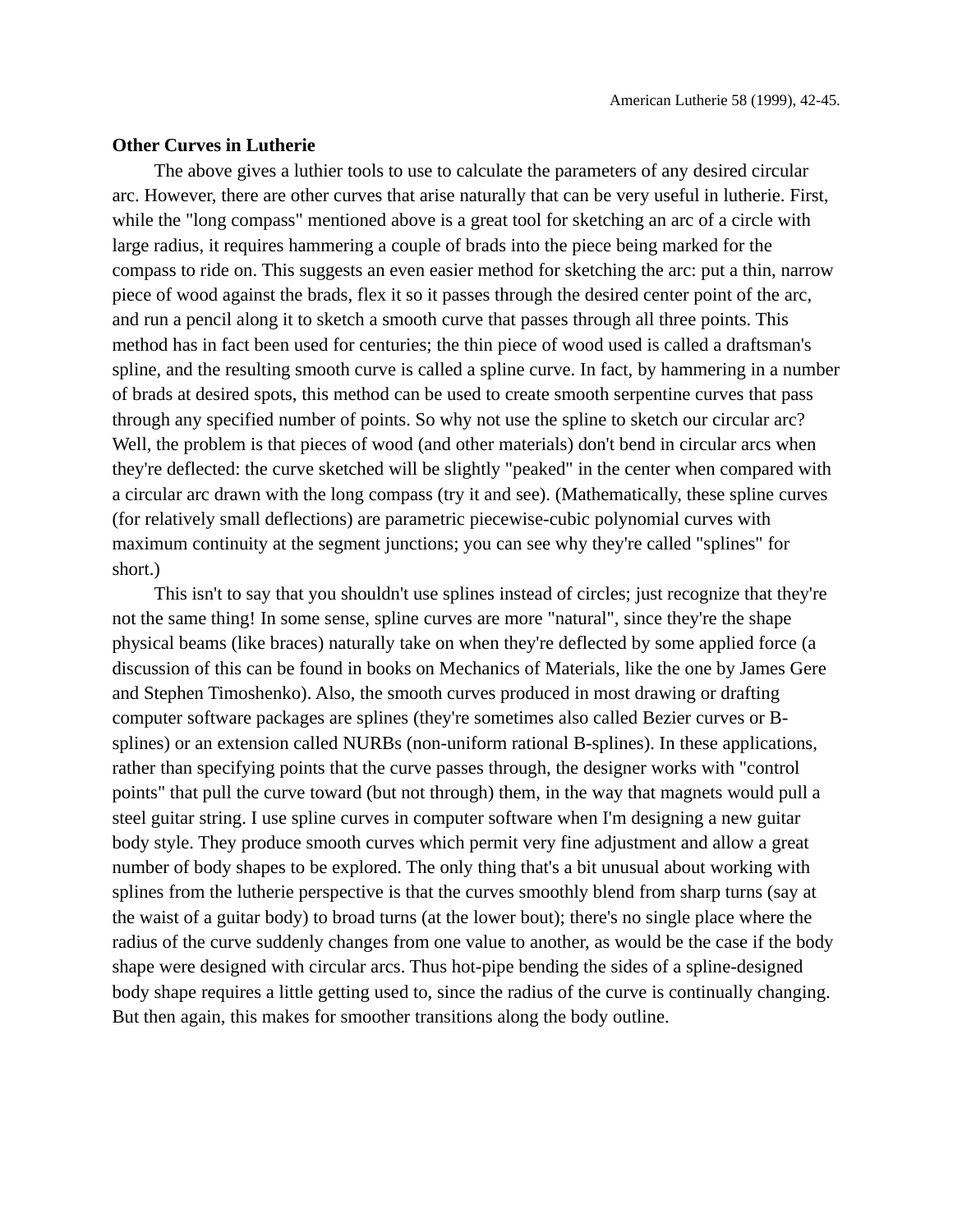## **References:**

Guitarmaking Tradition and Technology, Bill Cumpiano and Jon Natelson, Rosewood Press, Amherst, MA, 1987.

The Steel String Guitar: Construction and Repair, David Russell Young, The Bold Strummer, Ltd., Westport, CT, 1987.

Lutherie Tools, Tim Olsen, Cyndy Burton, eds., Guild of American Luthiers, Tacoma, WA, 1990. Mechanics of Materials, 4th edition, J. Gere, S. Timoshenko, PWS Publishing Co., 1997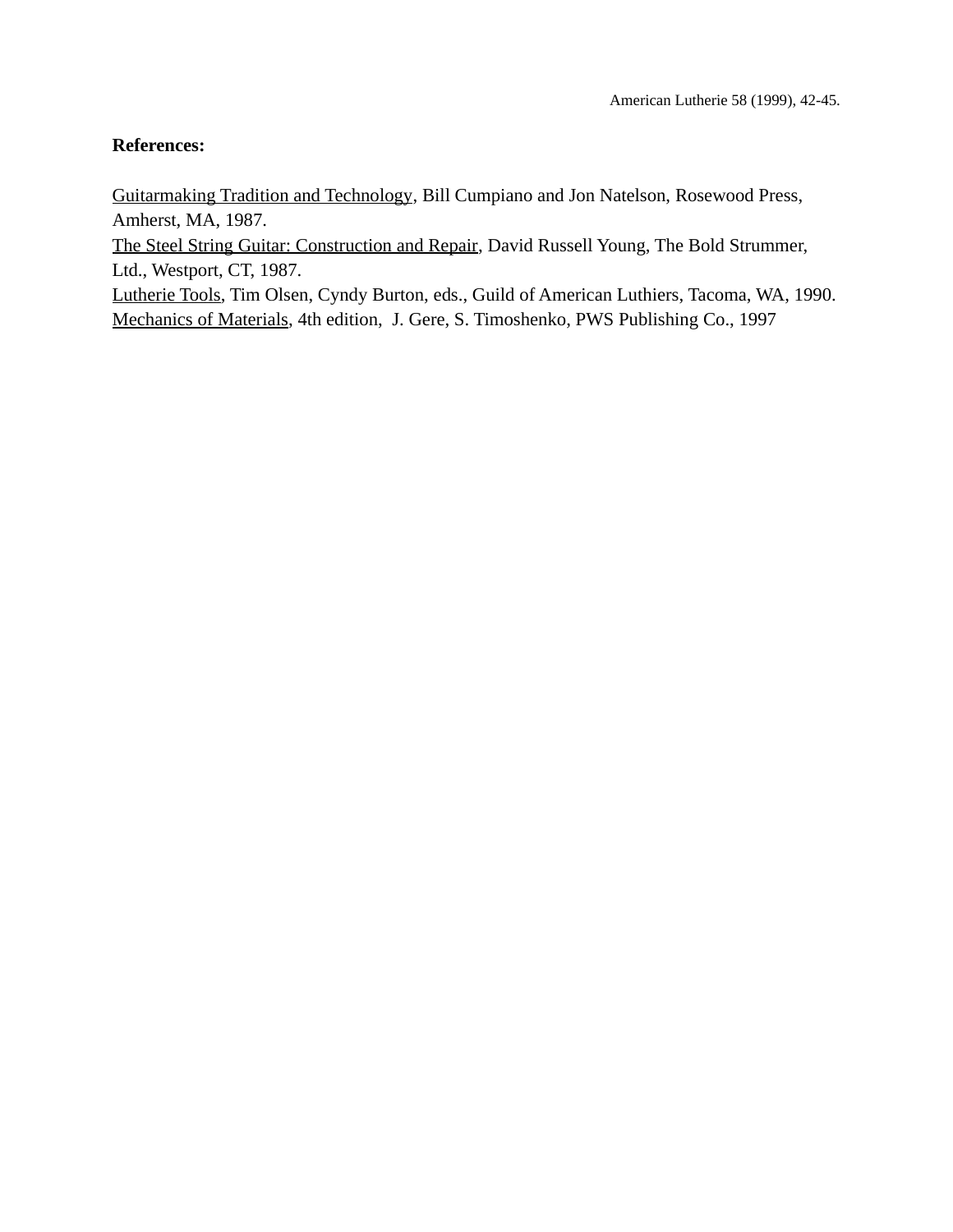## **Appendix: Derivations of formulas**

**1. Solving for R in terms of D and L:** Result:

$$
R = \frac{D^2 + (L/2)^2}{2 D}
$$

Derivation:

 $(R - D)^2 + (L/2)^2 = R^2$ expand the  $(R - D)^2$  term (using FOIL - bring back bad memories?) to get  $R^2 - 2RD + D^2 + (L/2)^2 = R^2$ , subtract  $\mathbb{R}^2$  from both sides to get  $-2RD + D^2 + (L/2)^2 = 0$ , add 2RD to both sides to get this term on the right,  $D^2 + (L/2)^2 = 2RD$ , then divide both sides by 2D to isolate the R on the right, giving our result:  $= R$ .

# **2. Solving for D in terms of R and L:**

Result:

*D*=*R* −  $\sqrt{(R^2-(L/2)^2)}$ 

Derivation:

 $(R - D)^2 + (L/2)^2 = R^2$ 

subtract  $(L/2)^2$  from both sides, giving

 $(R - D)^2 = R^2 - (L/2)^2$ .

Then take the square root of both sides to get

$$
R-D=\sqrt{(R^2-(L/2)^2)}
$$
.

Finally, subtract R from both sides to isolate the D,

$$
-D = -R + \sqrt{(R^2 - (L/2)^2)} ,
$$

then negate both sides to get rid of the negative sign in front of D, giving the result.